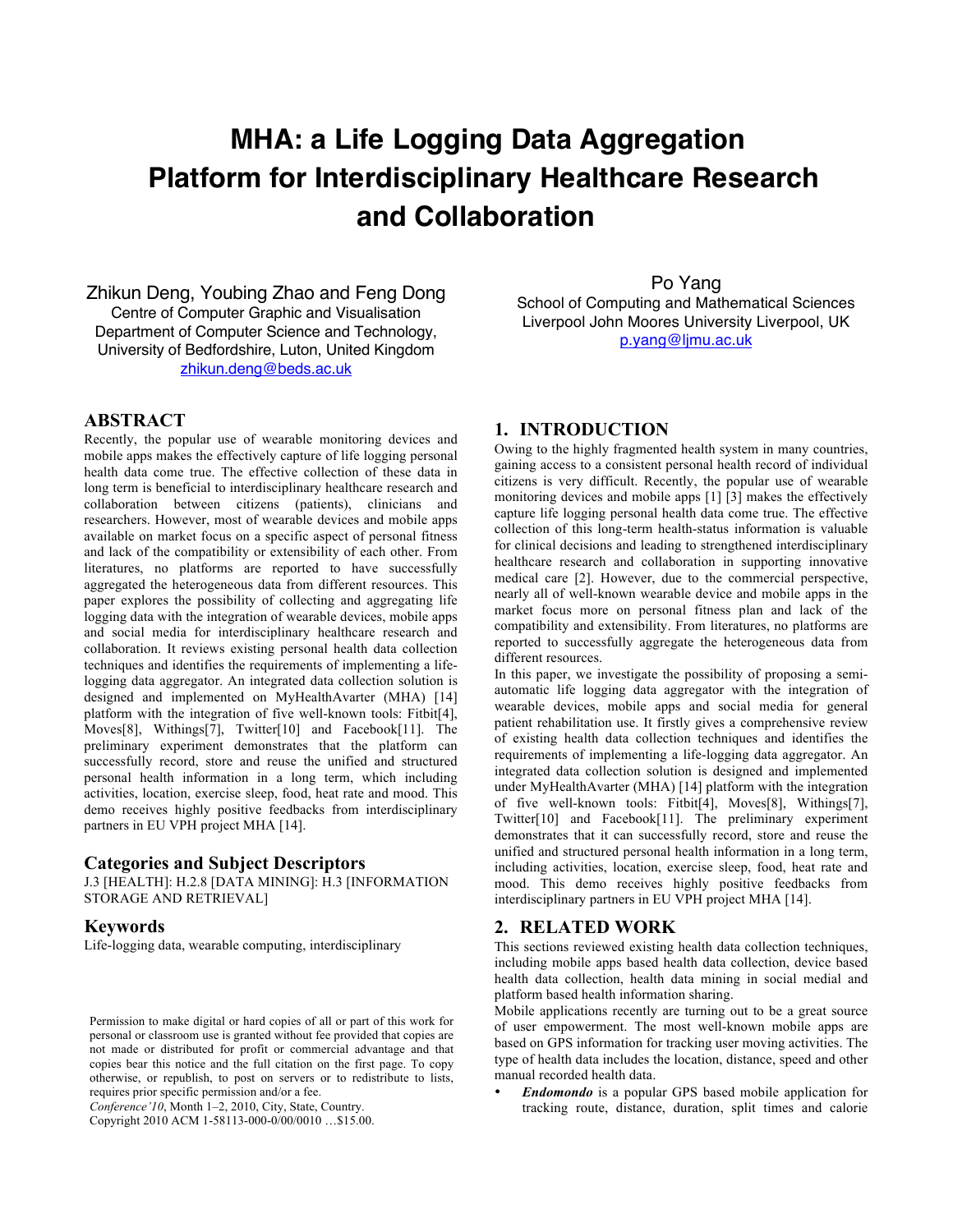consumption. It offers a full history with previous workouts, statistics and a localized route map for each work out.

- Cardiio is a simple touch-free heart rate monitoring mobile application. It can measure heart rate from a distance by
- **Google MyTracks** is also based on the use of GPS to record users' path, speed, distance and elevation while they are walk, run, and bike or do any activities outside. **Table 1: Pros and Cons of health data collection technique**

|                 | <b>Programs</b>     | Data                     | <b>Pros</b>                                  | Cons                                     |
|-----------------|---------------------|--------------------------|----------------------------------------------|------------------------------------------|
|                 | <b>Moves</b>        | route, steps             | Android and iOS                              | Moderate batter longevity                |
| <b>Mobile</b>   | <b>Endomondo</b>    | route, distance, speed   | community sharing, Android and iOS           | Short battery longevity, not work indoor |
| Apps            | MyTracks            | route, distance, speed   | view data live, API support, only Android    | Short battery longevity, not work indoor |
|                 | Cardiio             | heart rate               | Touch free, support iOS                      | Low accuracy, no API support             |
|                 | <b>Emotionsense</b> | mood                     | Context-awareness by sampling strategies     | No API support, only research purpose    |
| <b>Device</b>   | <b>Fithit</b>       | steps, calorie, food     | low cost, Android and iOS, long battery life | <b>Limited API</b>                       |
|                 | <b>Withings</b>     | steps, $SpO2$ , sleep    | reasonable cost, Android and iOS             | Limited API                              |
|                 | $Nike+$             | steps, calorie, food     | reasonable cost, Android and iOS             | Variations on accuracy                   |
|                 | Jawbone Up          | steps, distance, calorie | reasonable cost, Android and iOS             | No API                                   |
| Social          | Twitter             | mood                     | Large volume of dataset                      | Privacy and legal issue                  |
| Media           | <b>Facebook</b>     | mood                     | Large volume of dataset                      | Privacy and legal issue                  |
| <b>Platform</b> | <b>Health Vault</b> | multiple types of data   | many devices and apps, privacy and security  | Focus more on medical record.            |
|                 | <b>MvFitness</b>    | multiple types of data   | Real-time visualization                      | No API                                   |

simply having users' face straight into the front camera of smart phone for few seconds.

• **Emotionsense** is an Android application that lets user explore how they mood relates to the data that their smart phone can invisibly capture.

Personal physical activity data has already been shown to be effective in various health and fitness applications. In particular, prior work has shown that wearable sensors can benefit individual patient health and individual personal fitness. We listed the most popular products as below:

- **Fitbit** [4] record steps taken, distance travelled, and calories expended. These devices communicate with a host computer using Bluetooth that sends their data directly to a user's account on the *Fitbit* website.
- Nike+ Fuelband is worn on the wrist and records calories, steps, distance, and Nike's own unit of activity terms "Nike Fuel". The device connects via USB to a host machine which syncs the data to a user's account on the Nike+ website.
- **Jawbone Up** is the other high-profile consumer level activity device providing steps, distance, and calories. Currently the *Jawbone up* can only be used with mobile device, drivers for laptop and PCs are not provided.

The popularity of social media allows the websites like Twitter or Facebook become communication hubs where people share life experience. This hub contains a large volume of potential personal health information.

- **Twitter:** Paper [9] explores the potential of mining twitter data to provide a tool for public health specialists and government decision makers to gauge the degree of concern (DOC) expressed in the tweets of Twitter users under the impact of diseases. Also, in paper [10], two semantic-based methods (health-related knowledge or personal relationships) for mining personal health information from Twitter are introduced.
- **Facebook:** Paper [11] reports a study of analysing emotion on the wall messages of Facebook. In their studies, three databases are built to store related emotion terms and symbols for three resources of information on Wall messages of Facebook in Chinese, English and Emoticon. The wall messages of the friends of a user can be analysed for ranking the friends of the user based on the attention index developed in this study.

Due to the great evolution of internet technology, the web-enabled healthcare service is emerging as a new healthcare delivery trend. In these web based healthcare platforms, they provide a multifunctional server for users to store, manage and visualize health data from various third party devices.

- **Microsoft HealthVault** is to enable user to gather, store, use and share personal health information though many medical devices. It enables a connected ecosystem with privacy and security-enhanced foundation including more than 300 applications and more than 80 connected health and fitness devices.
- **MyFitnessCompanion** is another healthcare platform for users to manage their personal health data, including metrics like weight, heart rate & HRV, Blood Pressure, Food intake, blood glucose, insulin, asthma, etc. The functionalities are highly similar to Microsoft HealthVault. But it has a realtime visualization mode, which can keep track and visualize all users' measurement with graph on time and share these graphs with others.

Regard the above technique investigation, it appears that personal user activities based health data is capable of being popularly collected by mobile apps. In designing a life logging data collection aggregator, some essential requirements are identified as below:

1. **Data Type:** Most data related to physical activities such as position, steps, distance and location can be automatic detected and tracked due to the mature GPS and sensor technology. These physical data can be the first identified data type in MHA platform. Some data types like Glucose and Blood sugar are hardly collected regarding the need of extra equipment. These data are probably particularly useful for some patients, but not quite necessary to general publics. They would be not included in our first version of data collection utilities solution, but can be included in the further version. Some data types like food; sleep and mood can be collected though mobile apps, but not be popular used by public. The reason is that they normally need a manual record. Also, heart rate is possibly collected without accessing extra equipment but the accuracy is not reliable. These data are supported into the first version of data collection utilities solution, but the quality and accuracy of these data have to be improved when they are used for prediction or diagnosis in MHA platform.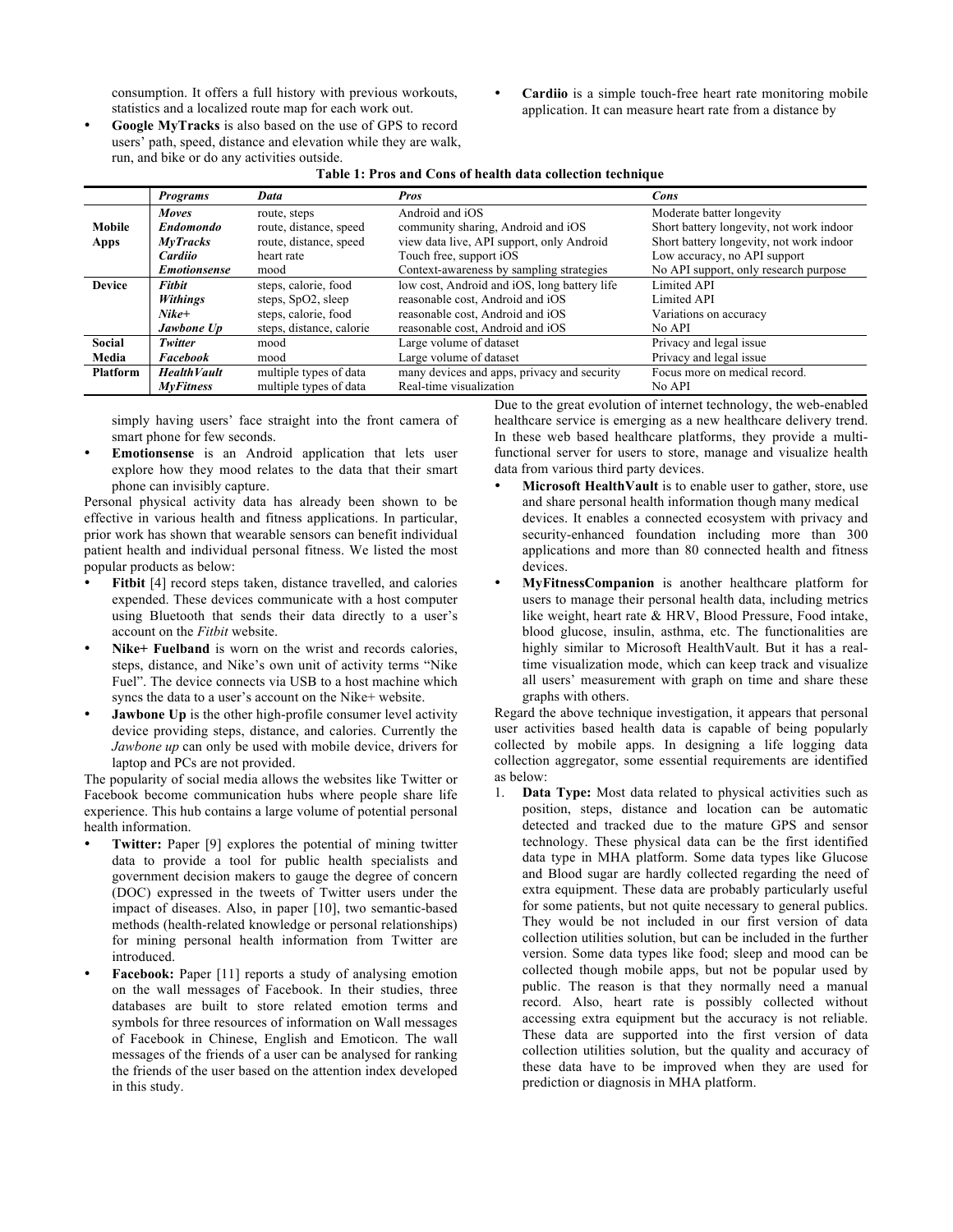- 2. **API support and platform:** Another important issue is the availability of API and support of both iOS and Android system. For most of mobile apps or wearable device, they actually support both iOS and Android system. Google, Fitbit and Moves are all able to provide APIs for third party to retrieve health data from their server. But the preliminary requirement is that users have to register into their server firstly.
- 3. **Data protection and legal issue:** For the health data from social media, there are some concerns about user data protection and legal consideration. So far there are no commercial applications or platforms practically implementing the extraction. Also, the deep analysis of plain text from social media requires some ontology and semantic techniques. Consequently, in this deliverable, we would design and implement the linking to Twitter and Facebook, but not practically release it until the further clear clarification of data protection and legal issues.

## **3. Architecture Design and Implementation**

## **3.1 Design**

This section proposed an architecture design of life logging data aggregator in MHA project as shown in Figure.1.



**Figure 1 Overview of Data Aggregator in MHA** 

It is designed in a way that it works with various health related data sources including but not limited to: wearable devices, mobile application, legacy devices and classic datasets. MHA not only collect useful information of users in a lifetime style, it also provides this information to users' other application / services through its API.

MHA acts as a central hub and interacts with other data services automatically or semi-automatically with users' manual assistant. Different data sources can be categories to:

- **Classic Data Source**: this is the data which users can feed in MHA DCU by uploading files, which includes hospital records, clinical trial spreadsheet, CT scan images.
- **Legacy Device**: the data from legacy devices are displayed directly to end-users without the ability to export electronically format. DCU provide easy to use form for user to manually input the data with timestamp to MHA.
- **Mobile Application**: DCU has adapter and interface which interact with popular health related mobile applications, this allows the data automatically collected and stored to MHA central database.
- **Wearable Device**: modern health monitoring device like Fitbit and Nike FuelBand+ SE. if the device provide API for DCU to interact with, the users' data will be collected from the devices' server through their defined security mechanism.

• **Social Network**: User's status update to social networks could include valuable information related to user's location, activity, food, etc. The health related information can be retrieved by DCU for analysis and pass to MHA.

# **3.2 Implementation**

The goal of data collection is to gather as much and appropriate as possible health related information, which is then used to study the correlation of data and combination of different data source which generates synergy for monitor, analyse and visualize participant's physical and emotional health conditions. The internal volunteers are equipped with hardware devices and mobile applications for the real-life data collections, also their social networks accounts are authorized to the platform as social data sources. The hardware, software and social networks include: 1) Fitbit Flex 2) Withings Pulse Ox 3) Moves on Android and iOS 4) Twitter 5) Facebook 6) Google+ 7) Manual input from web UI. In the sections below we proposed an architecture design of life logging data aggregator in MHA project as shown in Figure.1. It is designed in a way that it works with various health related data sources including but not limited to: wearable devices, mobile application, legacy devices and classic datasets. MHA not only collect useful information of users in a lifetime style, it also provides this information to users' other application / services through its API.



#### **Figure 2**

The implementation backend is based on Java programming language and Spring Framework technology stack, the frontend UI is mainly based on Twitter Bootstrap, jQuery and AngularJS. Java runs on all major platforms include Windows, Linux and Mac OS, which makes module based on Java is generally more portable between OSes, also JVM's proven high performance is crucial for our potential large user base. Spring Framework is the de-facto standard in enterprise Java programming, the developer team's high experience in Spring Framework mkes it our pick on implement the project.

Frontend is a relatively separate Grunt project which uses Bower to manage the frontend JavaScript dependancies. The frontend soruce code is unit tested and built on a conituous integration manner. Twitter Bootstrap 3 is used to support both mobile and desktop browser, mobile first responsive design is applied for the web UI. AngularJS and jQuery JavaScript libraries are used to help shape the frontend logic, and interact with the REST service provided by backend. The combination of cutting-edge frontend technology stack does give us a enjoyable developing experience and a great dynamic user-friendly UI.